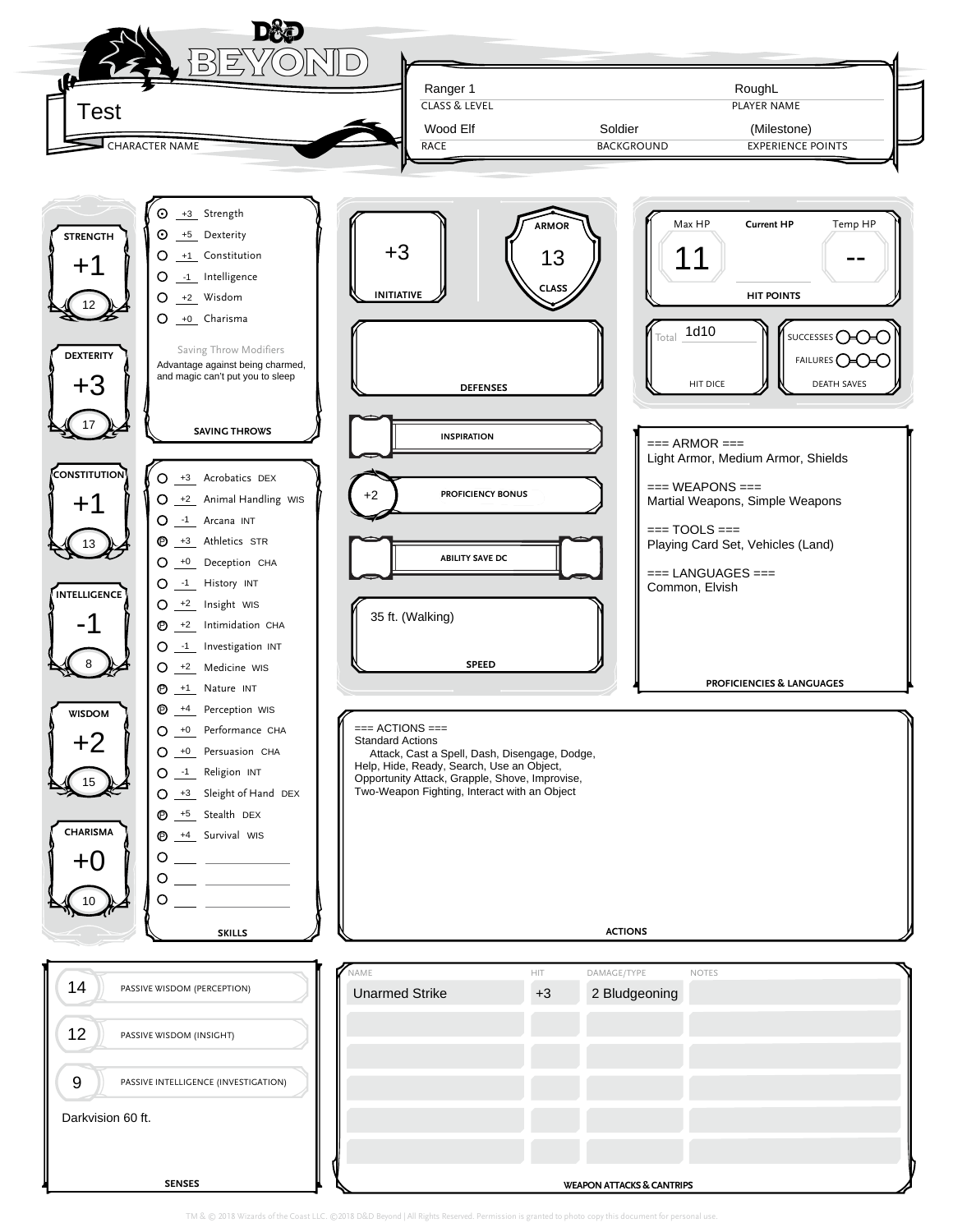

CLASS & LEVEL **PLAYER NAME** 

You don't need to sleep, but meditate semiconsciously for 4 hours a day. While meditating, you can dream after a fashion; such dreams are actually mental exercises that have become reflexive through years of practice. After resting in this way, you gain the same benefit that a human does from 8 hours of sleep.

You can attempt to hide even when you are only lightly

RACE

\* Mask of the Wild • BR 24

obscured.

=== RANGER FEATURES ===

\* Hit Points • PHB 90

\* Proficiencies • PHB 90

## \* Favored Enemy • PHB 91

You have advantage on Survival checks to track your favored enemies, as well as on INT checks to recall information about them. You also learn one language of your choice that is spoken by your favored enemies, if they speak one at all.

## \* Natural Explorer • PHB 91

You have a favored terrain type. Your proficiency bonus is doubled for proficient skills when you make an INT or WIS check related to it. While traveling for an hour or more in your chosen terrain, difficult terrain doesn't slow your group's travel, your group can't become lost except by magical means, you remain alert to danger even when you are engaged in another activity, you can move stealthily at a normal pace (while alone), you find twice as much food while foraging, and while tracking creatures, you learn the exact number, sizes, and how long ago they passed through the area.

## === WOOD ELF RACIAL TRAITS ===

\* Darkvision • BR 23 You can see in darkness (shades of gray) up to 60 ft.

\* Keen Senses • BR 23 You have proficiency in the Perception skill.

\* Fey Ancestry • BR 23 You have advantage on saves against being charmed, and magic can't put you to sleep.

\* Trance • BR 23

**FEATURES & TRAITS** CP EP PP GP SP WEIGHT CARRIED ENCUMBERED PUSH/DRAG/LIFT NAME QTY WEIGHT NAME QTY WEIGHT ATTUNED MAGIC ITEMS **CONTROLLER WEIGHT**  $0 0 0 0 0 0 0 0 0$ 0<br>
Shortsword<br>
Shortsword<br>
Longbow<br>
Longbow<br>
Backpack<br>
Arrows<br>
2 10 lb.<br>
Arrows<br>
20 10 lb.<br>
Arrows<br>
20 10 lb.<br>
20 10 lb.<br>
20 10 lb.<br>
20 10 lb.<br>
20 10 lb.<br>
20 10 lb.<br>
20 10 lb.<br>
20 20 lb.<br>
20 10 lb.<br>
20 20 lb.<br>
20 20 lb.<br>
2

**EQUIPMENT**

TM & © 2018 Wizards of the Coast LLC. ©2018 D&D Beyond | All Rights Reserved. Permission is gra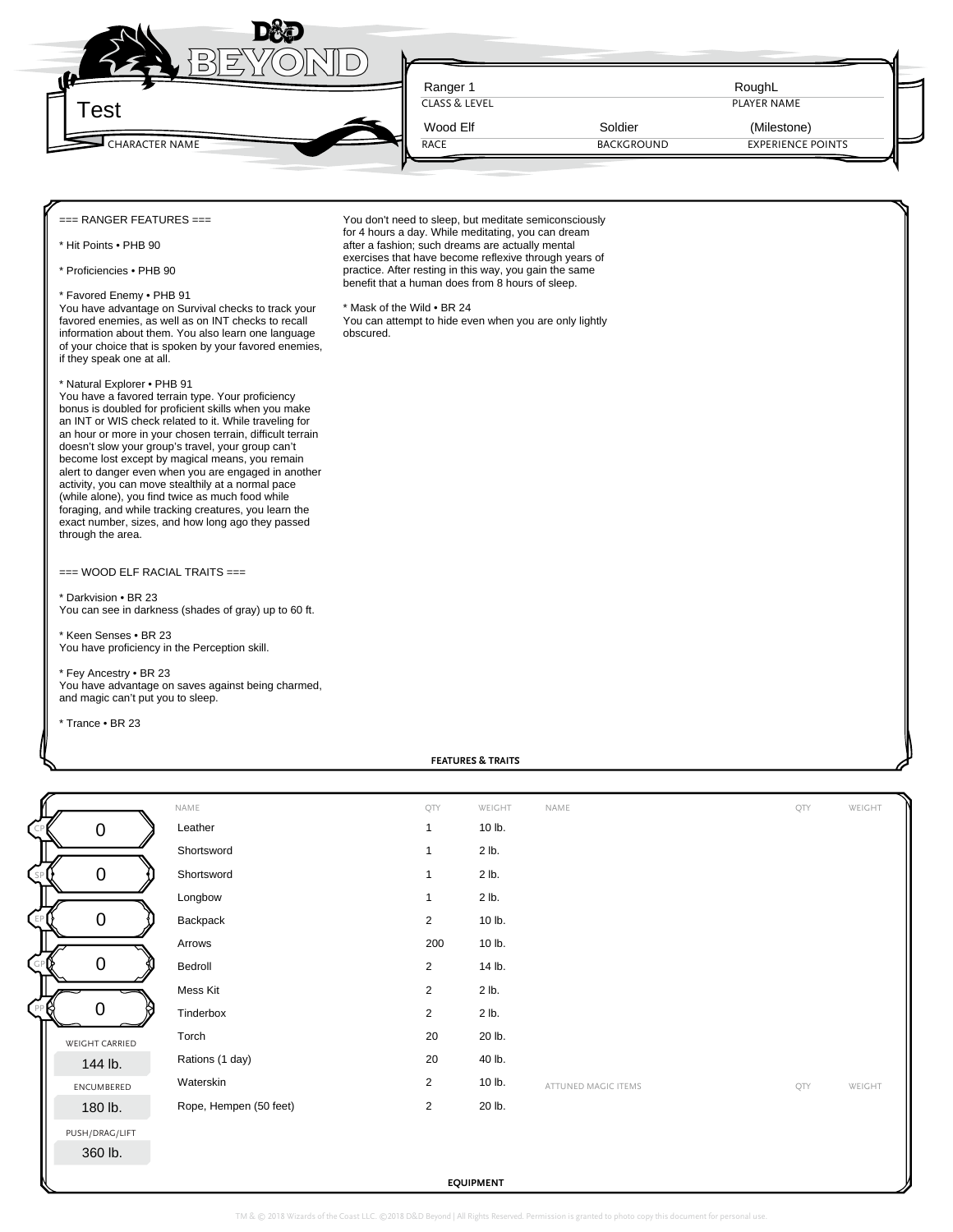